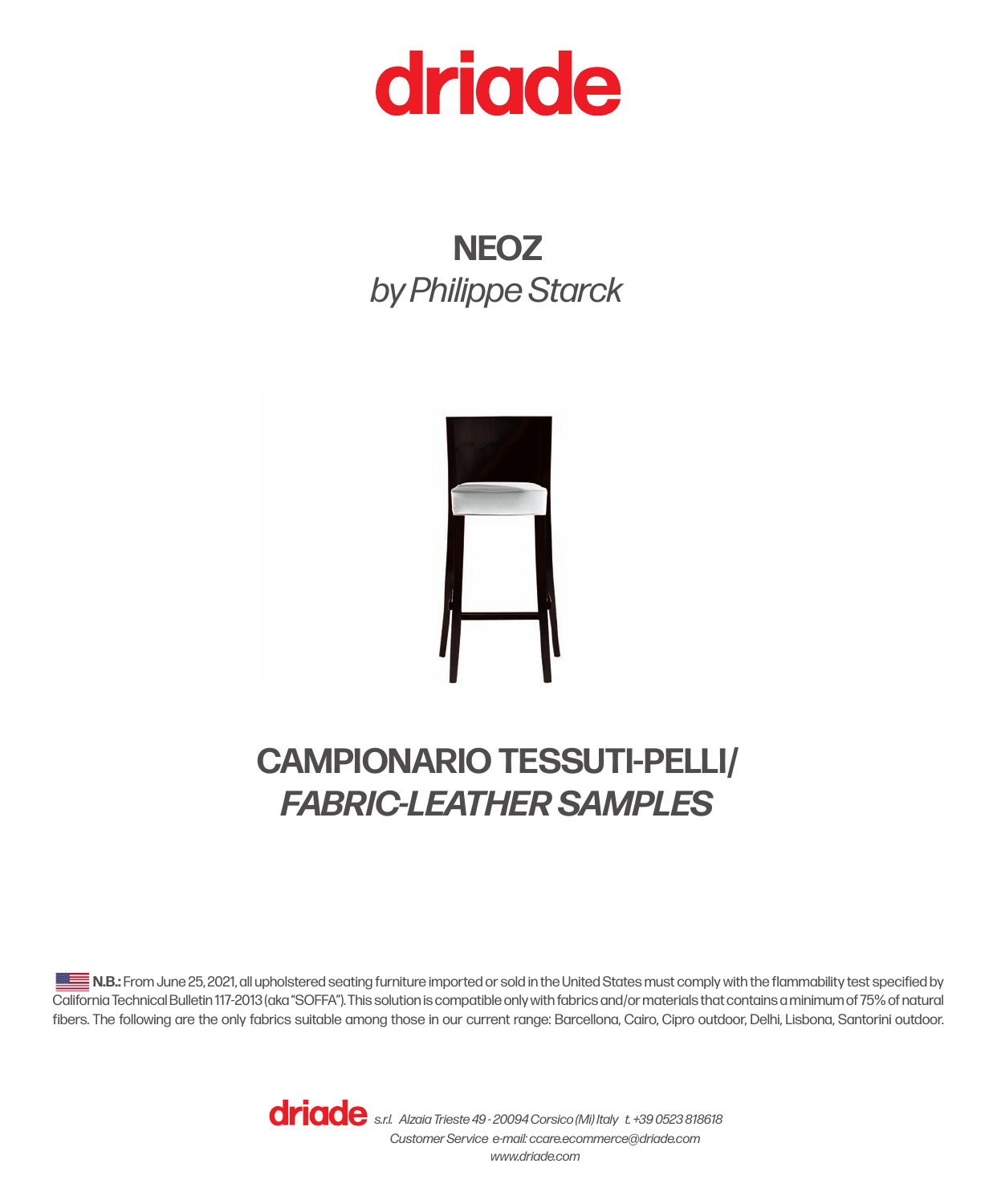#### **CAT.P**

### **PELLE NIAGARA -** *LEATHER NIAGARA* **050**

**NERO** *BLACK*

Chrome tanning bovine raw hides, pigmented, corrected grain, aniline through dyed. Thickness: 1.4/1.6 mm CLEAN ONLY WITH A DAMP CLOTH AND A NEUTRAL DETERGENT



I colori sono indicativi. Per la scelta dei tessuti e delle pelli si prega di consultare il campionario fisico. *Colours are indicative. Please consult the physical sample book for the choice of fabrics and leathers.*